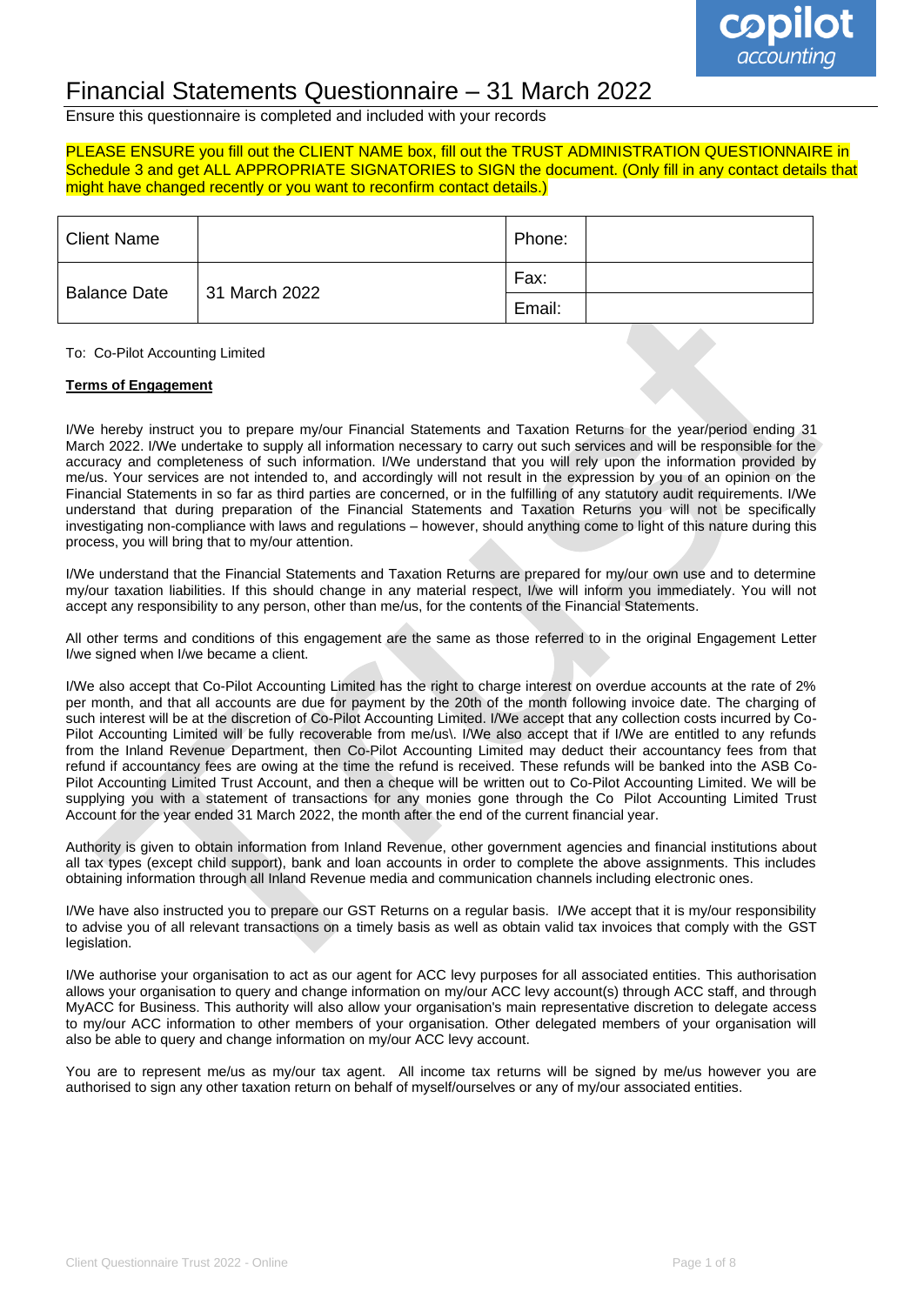

| <b>Name</b> | <b>IRD Number</b> | <b>Signature</b> | <b>Date</b> |
|-------------|-------------------|------------------|-------------|
|             |                   |                  |             |
|             |                   |                  |             |
|             |                   |                  |             |
|             |                   |                  |             |
|             |                   |                  |             |

### **If a trustee is a company**

**Under the Companies Amendment Act 2014 there is now a requirement for all directors to provide their place of birth and date of birth AND in addition, there must be at least one director that either lives in New Zealand; or lives in Australia and is a director of a company incorporated in Australia:**

| <b>Director</b> | Date of birth | <b>City / Town of birth</b> | <b>Country of birth</b> | <b>Current residential address</b> |
|-----------------|---------------|-----------------------------|-------------------------|------------------------------------|
|                 |               |                             |                         |                                    |
|                 |               |                             |                         |                                    |
|                 |               |                             |                         |                                    |
|                 |               |                             |                         |                                    |
|                 |               |                             |                         |                                    |

| Convenient time to call you is:                                                                           |            |
|-----------------------------------------------------------------------------------------------------------|------------|
| Alternative phone numbers are:                                                                            |            |
| When do you want your accounts completed by?                                                              |            |
| Would you like us to supply a copy to your bank?                                                          | (Tick One) |
| If your accounts are to be supplied to your bank,<br>please advise the name of your current bank manager: |            |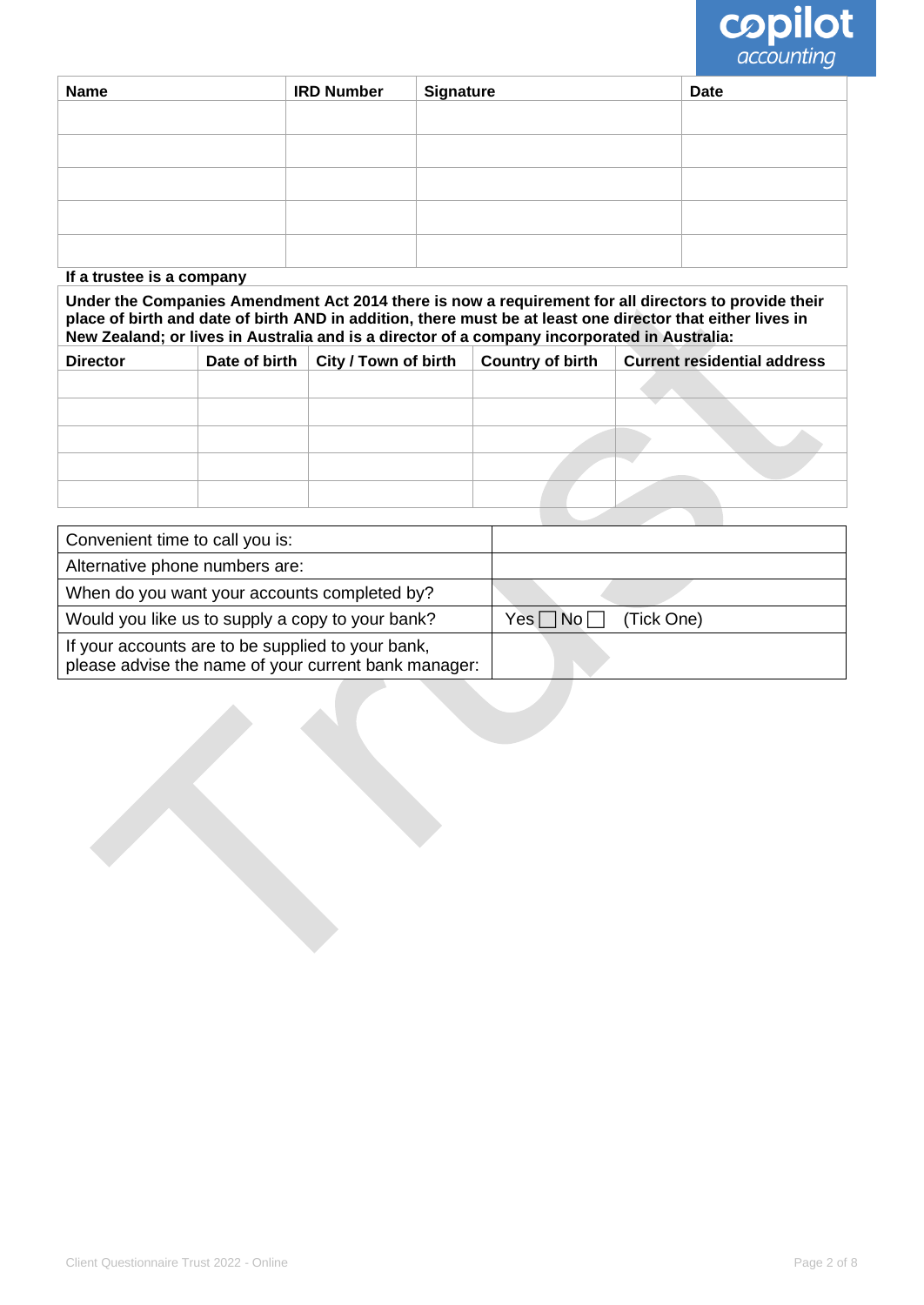

| <b>Records Required:</b>                                                                                                                                                                                                                        | ✓                           | <b>Comment:</b>                                              |
|-------------------------------------------------------------------------------------------------------------------------------------------------------------------------------------------------------------------------------------------------|-----------------------------|--------------------------------------------------------------|
| <b>Final Bank Statement</b>                                                                                                                                                                                                                     |                             |                                                              |
| Final bank statement for the year for all bank accounts                                                                                                                                                                                         | $\Box$                      |                                                              |
| <b>Covid-19 Wage Subsidy and Small Business Loan</b>                                                                                                                                                                                            |                             |                                                              |
| Have you received the Wage Subsidy? (please note all dates and receipts)                                                                                                                                                                        | $\Box$                      | Date rec: $1/1$ \$                                           |
| Have you received Resurgence Support Payments? (please note all dates and<br>receipts)                                                                                                                                                          | $\Box$                      | Date rec: $1/1$ \$                                           |
| Have you received the Government Small Business Loan?                                                                                                                                                                                           | $\Box$                      | Date rec: $1/1$ \$                                           |
| <b>Loan Statements</b>                                                                                                                                                                                                                          |                             |                                                              |
| Supply a copy of any loan transaction statements for the financial year up to<br>your balance date, including loans that have been refinanced or repaid during<br>the year.                                                                     | $\Box$                      |                                                              |
| <b>Interest and Dividend Certificates</b>                                                                                                                                                                                                       |                             |                                                              |
| Supply copies of certificates.                                                                                                                                                                                                                  | $\Box$                      |                                                              |
| Accounts Receivable (Debtors) - see attached Schedule 1                                                                                                                                                                                         |                             |                                                              |
|                                                                                                                                                                                                                                                 |                             |                                                              |
| All accounts or amounts owing to you at balance date should be scheduled.<br>Exclude bad debts. To enable bad debts to be excluded from income, these                                                                                           | П                           | <b>Total at Balance Date:</b><br>$\mathcal{L}_{\mathcal{L}}$ |
| must be written off prior to balance date.                                                                                                                                                                                                      |                             | GST Included □ Excluded □                                    |
| Accounts Payable (Creditors) - see attached Schedule 2                                                                                                                                                                                          |                             |                                                              |
| All accounts or amounts owing by you at balance date should be scheduled<br>indicating name of creditor, amount and what the debt is for.                                                                                                       | $\mathcal{L}_{\mathcal{A}}$ | Total at Balance Date:<br>\$                                 |
|                                                                                                                                                                                                                                                 |                             | GST Included □ Excluded □                                    |
| <b>Capital Expenditure</b>                                                                                                                                                                                                                      |                             |                                                              |
|                                                                                                                                                                                                                                                 |                             |                                                              |
| Attach details of assets purchased or sold during the year such as motor<br>vehicles, plant and equipment and properties.  Where applicable please<br>provide the following details:                                                            | $\Box$                      |                                                              |
| Hire purchase or loan agreements                                                                                                                                                                                                                |                             |                                                              |
| Lease agreements                                                                                                                                                                                                                                |                             |                                                              |
| All legal statements and agreements                                                                                                                                                                                                             |                             |                                                              |
| Trade-in details                                                                                                                                                                                                                                |                             |                                                              |
| Lost, stolen or scrapped items                                                                                                                                                                                                                  | ×.                          |                                                              |
| Insurance pay out                                                                                                                                                                                                                               | $\mathcal{L}_{\mathcal{A}}$ |                                                              |
| Copy of Tax Invoices                                                                                                                                                                                                                            |                             |                                                              |
| A copy of last year's Asset and Depreciation Schedule is attached for your<br>information. We suggest you review the schedule and indicate any assets that<br>no longer exist.                                                                  |                             |                                                              |
| <b>Other Non-Taxable Income</b>                                                                                                                                                                                                                 |                             |                                                              |
|                                                                                                                                                                                                                                                 |                             |                                                              |
| Did you receive non-taxable income from any other sources?                                                                                                                                                                                      | ⊔                           |                                                              |
| If Yes, please provide details.                                                                                                                                                                                                                 |                             |                                                              |
| <b>Legal and Loan Documents</b>                                                                                                                                                                                                                 |                             |                                                              |
|                                                                                                                                                                                                                                                 |                             |                                                              |
| Please attach any solicitor's statements and Sale and Purchase Agreements<br>relating to any legal transactions during the year. Please also include<br>Statements and Agreements relating to any mortgages, hire purchase, leases<br>or loans. | $\Box$                      |                                                              |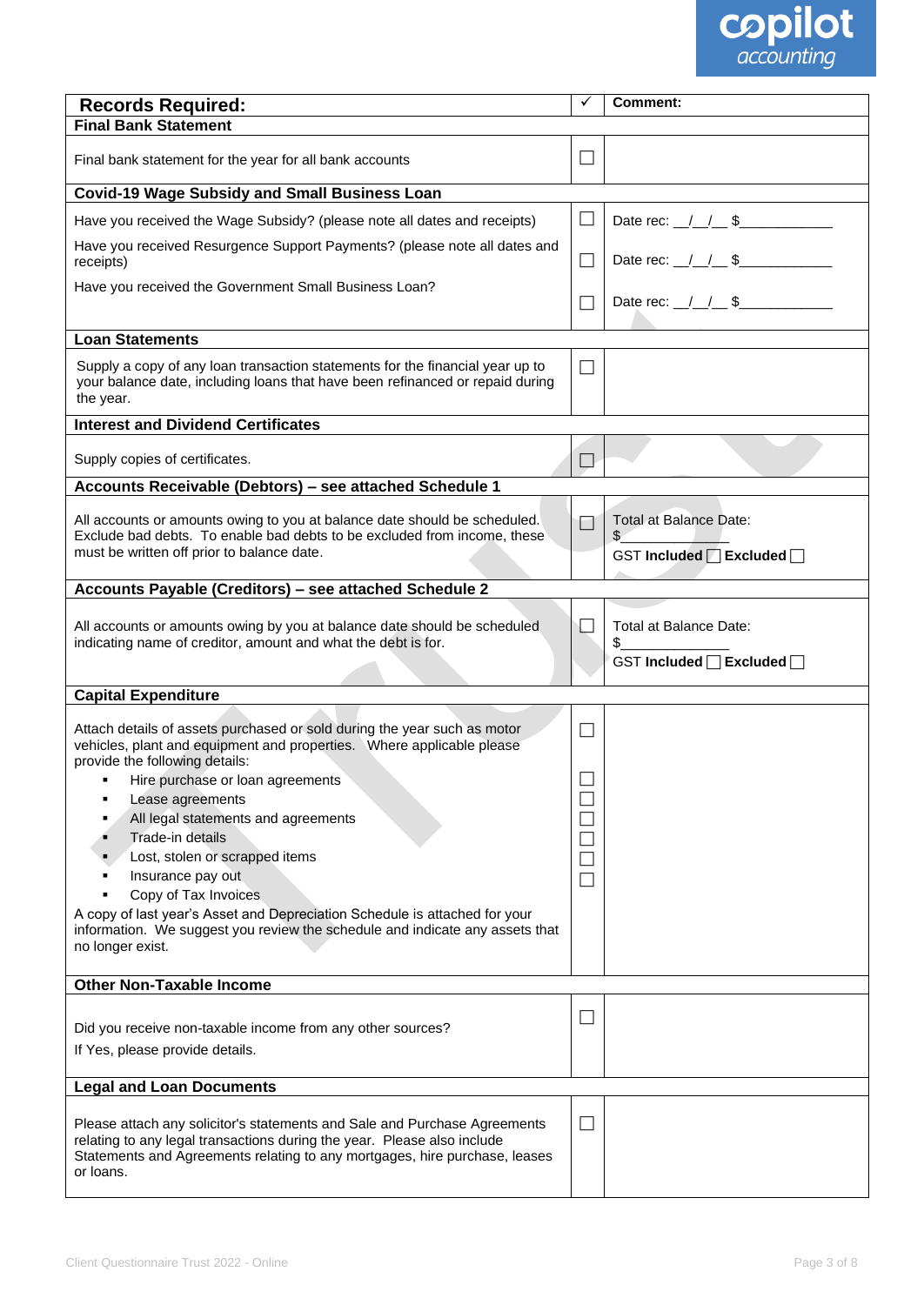

| <b>Business Expenses</b>                                                                                                                                                                                                                                                                                     |                          |                           |  |
|--------------------------------------------------------------------------------------------------------------------------------------------------------------------------------------------------------------------------------------------------------------------------------------------------------------|--------------------------|---------------------------|--|
| There are a number of invoices that we specifically require. Please ensure the<br>records you provide us with include all paid accounts for:                                                                                                                                                                 |                          |                           |  |
| Insurance premiums                                                                                                                                                                                                                                                                                           |                          |                           |  |
| Legal fees<br>ACC payments and arrangements<br>٠                                                                                                                                                                                                                                                             |                          |                           |  |
|                                                                                                                                                                                                                                                                                                              |                          |                           |  |
| <b>Gifting Programme</b>                                                                                                                                                                                                                                                                                     |                          |                           |  |
| Please advise details of gifts made to your trust during the financial year. If you<br>have copies of the gifting documentation from your solicitor, please attach.                                                                                                                                          | $\Box$                   | Date of Gift<br>Amount \$ |  |
| Please provide an acknowledgement of debts if available.                                                                                                                                                                                                                                                     | $\Box$                   |                           |  |
| <b>Major Transactions</b>                                                                                                                                                                                                                                                                                    |                          |                           |  |
| Please provide a list of any major transactions that have occurred during the<br>financial year that affect the Trust.                                                                                                                                                                                       | L                        |                           |  |
|                                                                                                                                                                                                                                                                                                              |                          |                           |  |
| <b>Residential Land Withholding Tax</b>                                                                                                                                                                                                                                                                      |                          |                           |  |
| Have you sold residential property in New Zealand where Residential Land<br>Withholding Tax has been deducted and paid to the IRD? If so, provide details<br>e.g. IR1100 Residential land withholding tax return and other sale and<br>purchase documents.                                                   | $\overline{\phantom{a}}$ |                           |  |
| <b>Residential Property Sales</b>                                                                                                                                                                                                                                                                            |                          |                           |  |
| Have you sold any residential property during the year (not otherwise detailed<br>on the information provided)?                                                                                                                                                                                              | $\mathbb{R}^+$           |                           |  |
| If yes, when was the property purchased?                                                                                                                                                                                                                                                                     |                          |                           |  |
| If it was purchased with 10 years of the sale date,                                                                                                                                                                                                                                                          |                          |                           |  |
| • what was the original purchase price                                                                                                                                                                                                                                                                       |                          |                           |  |
| • and the sale price?                                                                                                                                                                                                                                                                                        |                          |                           |  |
| . has it been used as your main home for the full time it has been<br>owned? If not, please provide dates and details on the nature of the<br>shared use.                                                                                                                                                    |                          |                           |  |
| Mortgage Interest Paid on Residential Properties                                                                                                                                                                                                                                                             |                          |                           |  |
| Have you incurred interest on residential properties owned (which is not your<br>main family home)? Is the interest also against properties other than<br>residential rentals? If so, please provide details of amount of interest and<br>dates paid.                                                        | $\Box$                   |                           |  |
|                                                                                                                                                                                                                                                                                                              |                          |                           |  |
| <b>Mixed Use Holiday Home</b>                                                                                                                                                                                                                                                                                |                          |                           |  |
| Does this entity have a property (such as a holiday home or a bach) that is used privately and also to derive income?                                                                                                                                                                                        |                          | $Yes \Box No \Box$        |  |
|                                                                                                                                                                                                                                                                                                              |                          |                           |  |
| Was the property empty for 62 days or more in the income year?<br>$Yes \Box No \Box$<br>If yes, please complete the following section so we can determine the amount of allowable deductions.                                                                                                                |                          |                           |  |
| <b>Mixed Use Holiday Home - Information Required</b>                                                                                                                                                                                                                                                         |                          |                           |  |
| The number of days the property was empty during the income year                                                                                                                                                                                                                                             |                          |                           |  |
| The number of days the asset was used by family or associated persons* during the income year<br>OR where income from any person received was less than 80% of market rate<br>* Associated persons include close relatives, or if owned by an entity, persons associated with the entity owning the property |                          |                           |  |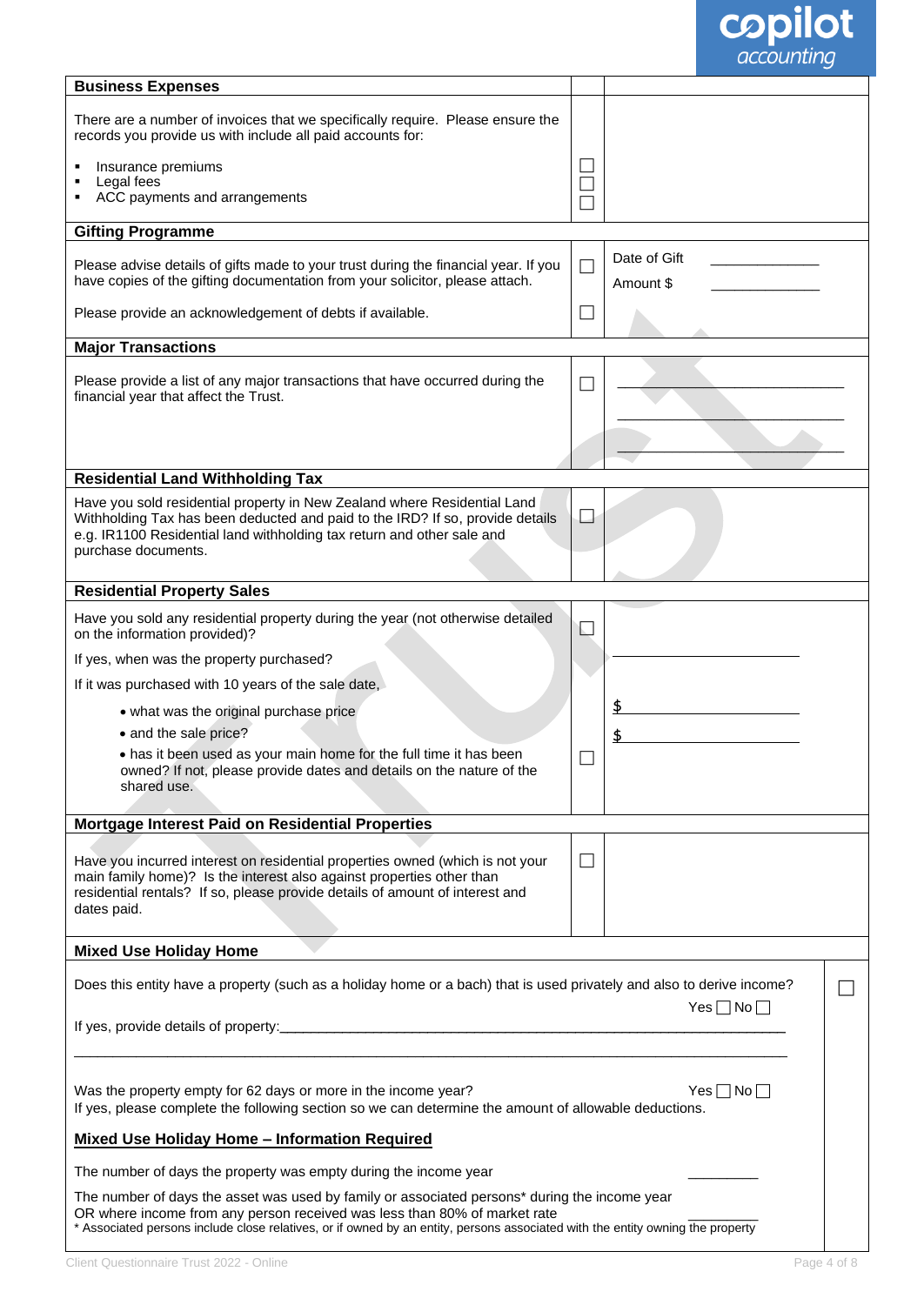# **copilot**

|                                                                                                                                        | If there is more than one tenant who used the property through the year, please attach details.                                                                                                                                                                                                                                                     |  |
|----------------------------------------------------------------------------------------------------------------------------------------|-----------------------------------------------------------------------------------------------------------------------------------------------------------------------------------------------------------------------------------------------------------------------------------------------------------------------------------------------------|--|
| Name of tenant:                                                                                                                        |                                                                                                                                                                                                                                                                                                                                                     |  |
| Relationship to owner (if any):                                                                                                        |                                                                                                                                                                                                                                                                                                                                                     |  |
| Amount of rent they paid:                                                                                                              | $\sim$                                                                                                                                                                                                                                                                                                                                              |  |
| Dates rented (From: To)                                                                                                                |                                                                                                                                                                                                                                                                                                                                                     |  |
|                                                                                                                                        |                                                                                                                                                                                                                                                                                                                                                     |  |
|                                                                                                                                        | Expenses incurred in respect of the property (the list below is not exhaustive - details of all expenses will be required):                                                                                                                                                                                                                         |  |
| Cost of advertising for tenants                                                                                                        |                                                                                                                                                                                                                                                                                                                                                     |  |
| Cost of repairing damages caused by tenants                                                                                            |                                                                                                                                                                                                                                                                                                                                                     |  |
|                                                                                                                                        | Number of days spent in the property while repairing damages caused by tenants                                                                                                                                                                                                                                                                      |  |
| Mortgage interest                                                                                                                      |                                                                                                                                                                                                                                                                                                                                                     |  |
| Rates                                                                                                                                  |                                                                                                                                                                                                                                                                                                                                                     |  |
| Insurance                                                                                                                              |                                                                                                                                                                                                                                                                                                                                                     |  |
| Repairs/maintenance for general wear and tear                                                                                          |                                                                                                                                                                                                                                                                                                                                                     |  |
| Other (please give details) :                                                                                                          |                                                                                                                                                                                                                                                                                                                                                     |  |
| <b>Mixed Use Boat or Plane</b>                                                                                                         |                                                                                                                                                                                                                                                                                                                                                     |  |
|                                                                                                                                        |                                                                                                                                                                                                                                                                                                                                                     |  |
|                                                                                                                                        | Does this entity have a boat or plane (with a market value of \$50,000 or greater), that is used privately and also to                                                                                                                                                                                                                              |  |
| derive income?                                                                                                                         | Yes $\Box$ No $\Box$                                                                                                                                                                                                                                                                                                                                |  |
| If Yes, provide details:                                                                                                               |                                                                                                                                                                                                                                                                                                                                                     |  |
| Description:                                                                                                                           | <u> 1990 - Johann Barbara, martin amerikan ba</u>                                                                                                                                                                                                                                                                                                   |  |
| <u> a componenta de la componenta de la componenta de la componenta de la componenta de la componenta de la compo</u><br>Market value: |                                                                                                                                                                                                                                                                                                                                                     |  |
| Was the asset unused for 62 days or more in the income year?                                                                           | Yes $\Box$ No $\Box$                                                                                                                                                                                                                                                                                                                                |  |
|                                                                                                                                        | If yes, please complete the following section so we can determine the amount of allowable deductions.                                                                                                                                                                                                                                               |  |
| <b>Mixed Use Boat or Plane - Information Required</b>                                                                                  |                                                                                                                                                                                                                                                                                                                                                     |  |
| The number of days the asset was unused during the income year                                                                         |                                                                                                                                                                                                                                                                                                                                                     |  |
|                                                                                                                                        | The number of days the asset was used by family or associated persons* during the income year                                                                                                                                                                                                                                                       |  |
|                                                                                                                                        | OR where income from any person received was less than 80% of market rate<br>* Associated persons include close relatives, or if owned by an entity, persons associated with the entity owning the property                                                                                                                                         |  |
|                                                                                                                                        | For non-associated persons where payment received is at least 80% of market value:                                                                                                                                                                                                                                                                  |  |
| Number of days the asset was used:                                                                                                     |                                                                                                                                                                                                                                                                                                                                                     |  |
| Income received:                                                                                                                       | \$                                                                                                                                                                                                                                                                                                                                                  |  |
| Cost of advertising for hireage                                                                                                        | Expenses incurred in respect of the property (the list below is not exhaustive - details of all expenses will be required):<br>$\frac{1}{2}$                                                                                                                                                                                                        |  |
| Cost of repairing damages caused by hireage                                                                                            | $\frac{1}{2}$                                                                                                                                                                                                                                                                                                                                       |  |
| Operating costs / supplies                                                                                                             | $\begin{picture}(20,10) \put(0,0){\line(1,0){10}} \put(15,0){\line(1,0){10}} \put(15,0){\line(1,0){10}} \put(15,0){\line(1,0){10}} \put(15,0){\line(1,0){10}} \put(15,0){\line(1,0){10}} \put(15,0){\line(1,0){10}} \put(15,0){\line(1,0){10}} \put(15,0){\line(1,0){10}} \put(15,0){\line(1,0){10}} \put(15,0){\line(1,0){10}} \put(15,0){\line(1$ |  |
| Insurance                                                                                                                              | $\frac{1}{2}$                                                                                                                                                                                                                                                                                                                                       |  |
| Repairs/maintenance for general wear and tear                                                                                          |                                                                                                                                                                                                                                                                                                                                                     |  |
| Other (please give details)                                                                                                            |                                                                                                                                                                                                                                                                                                                                                     |  |
|                                                                                                                                        |                                                                                                                                                                                                                                                                                                                                                     |  |
|                                                                                                                                        |                                                                                                                                                                                                                                                                                                                                                     |  |
|                                                                                                                                        |                                                                                                                                                                                                                                                                                                                                                     |  |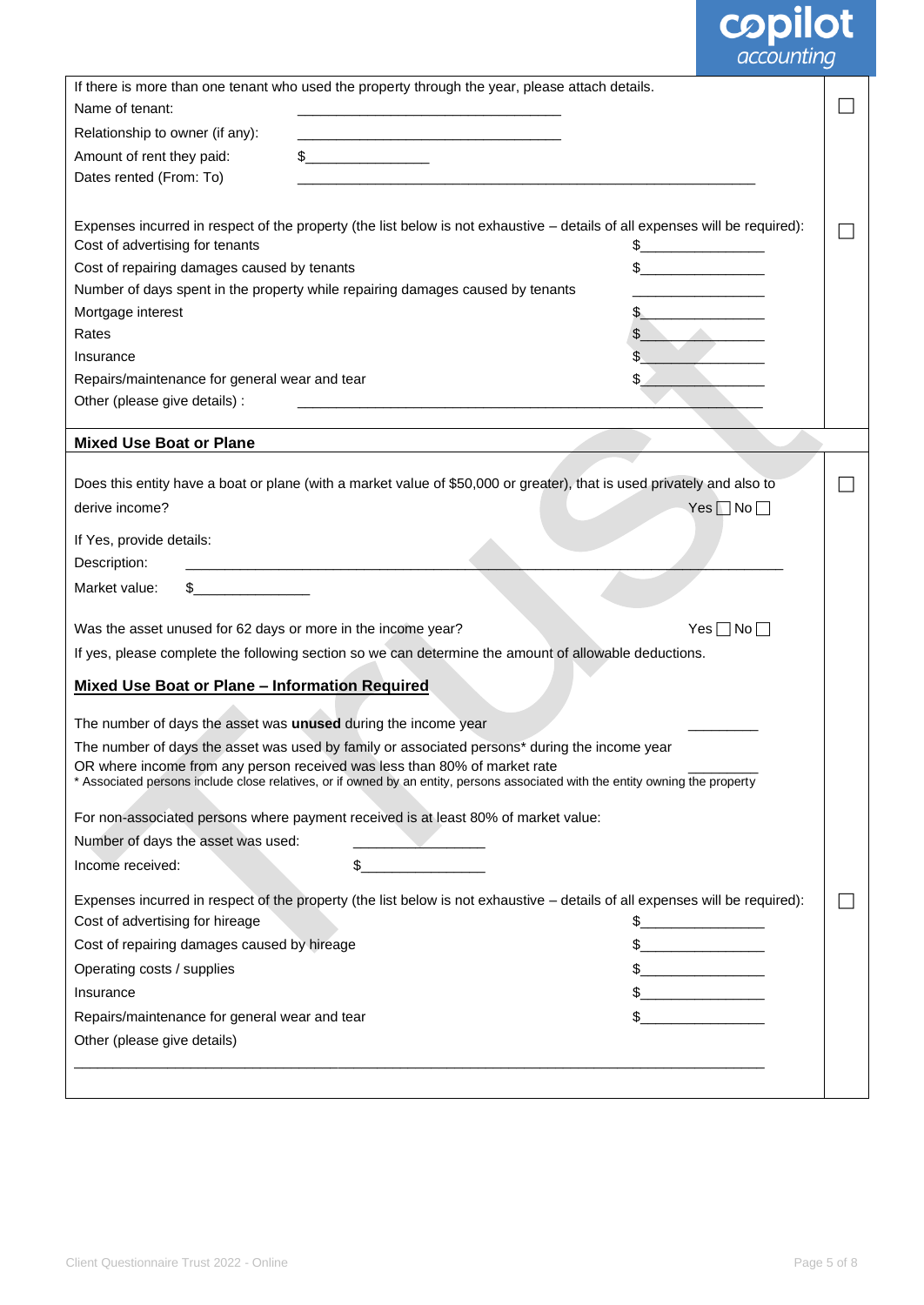

| <b>Cryptoassets</b>                                                                                                                                                                                                                                                                                                                                                                                                                                          |  |
|--------------------------------------------------------------------------------------------------------------------------------------------------------------------------------------------------------------------------------------------------------------------------------------------------------------------------------------------------------------------------------------------------------------------------------------------------------------|--|
| Have you received or traded in cryptoassets during the income year? If so,<br>please provide the following information:<br>The type of cryptoasset<br>For each transaction provide the date, type of transaction <i>i.e.</i> received<br>$\bullet$<br>or disposed of, number of units, value in NZD<br>Total units of each cryptoasset held at the beginning and end of the<br>$\bullet$<br>year<br>Exchange records and bank statements<br>Wallet addresses |  |

## **Thank you for completing this questionnaire Don't forget to sign it**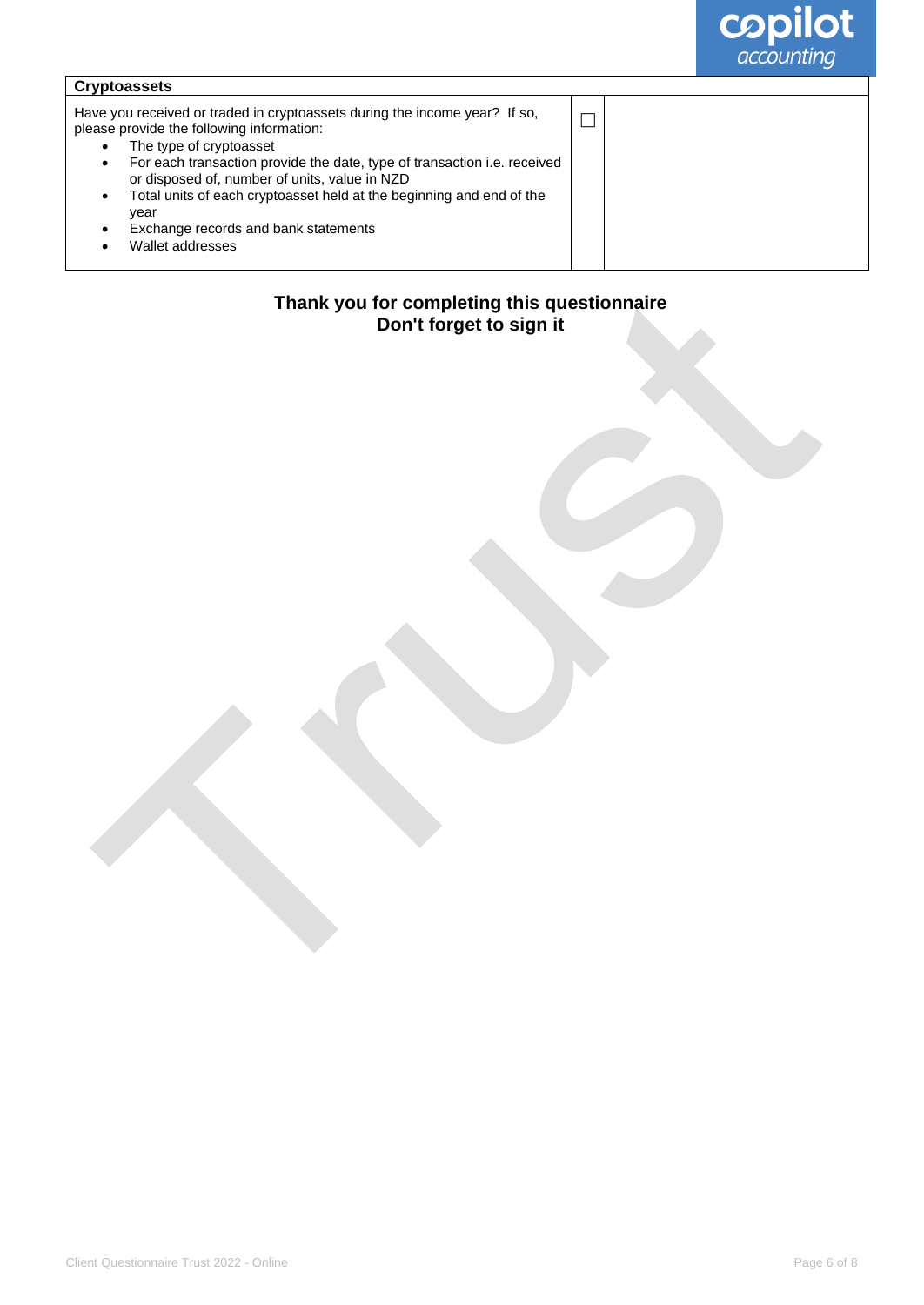

# Schedule 1 – Accounts Receivable (Debtors) Amounts owing to you at 31 March 2022

| <b>Client Name</b> |  |
|--------------------|--|
|                    |  |

| Name of Debtor | <b>Description of Sale</b> | Code | <b>Total Incl GST</b> |
|----------------|----------------------------|------|-----------------------|
|                |                            |      |                       |
|                |                            |      |                       |
|                |                            |      |                       |
|                |                            |      |                       |
|                |                            |      |                       |
|                |                            |      |                       |
|                |                            |      |                       |
|                |                            |      |                       |
|                |                            |      |                       |
|                |                            |      |                       |

**Totals**

# Schedule 2 – Accounts Payable (Creditors) Amounts owing by you at 31 March 2022

| <b>Name of Creditor</b> | <b>Description of Goods</b> | Code | <b>Total Incl GST</b> |
|-------------------------|-----------------------------|------|-----------------------|
|                         |                             |      |                       |
|                         |                             |      |                       |
|                         |                             |      |                       |
|                         |                             |      |                       |
|                         |                             |      |                       |
|                         |                             |      |                       |
|                         |                             |      |                       |
|                         |                             |      |                       |
|                         |                             |      |                       |
|                         |                             |      |                       |